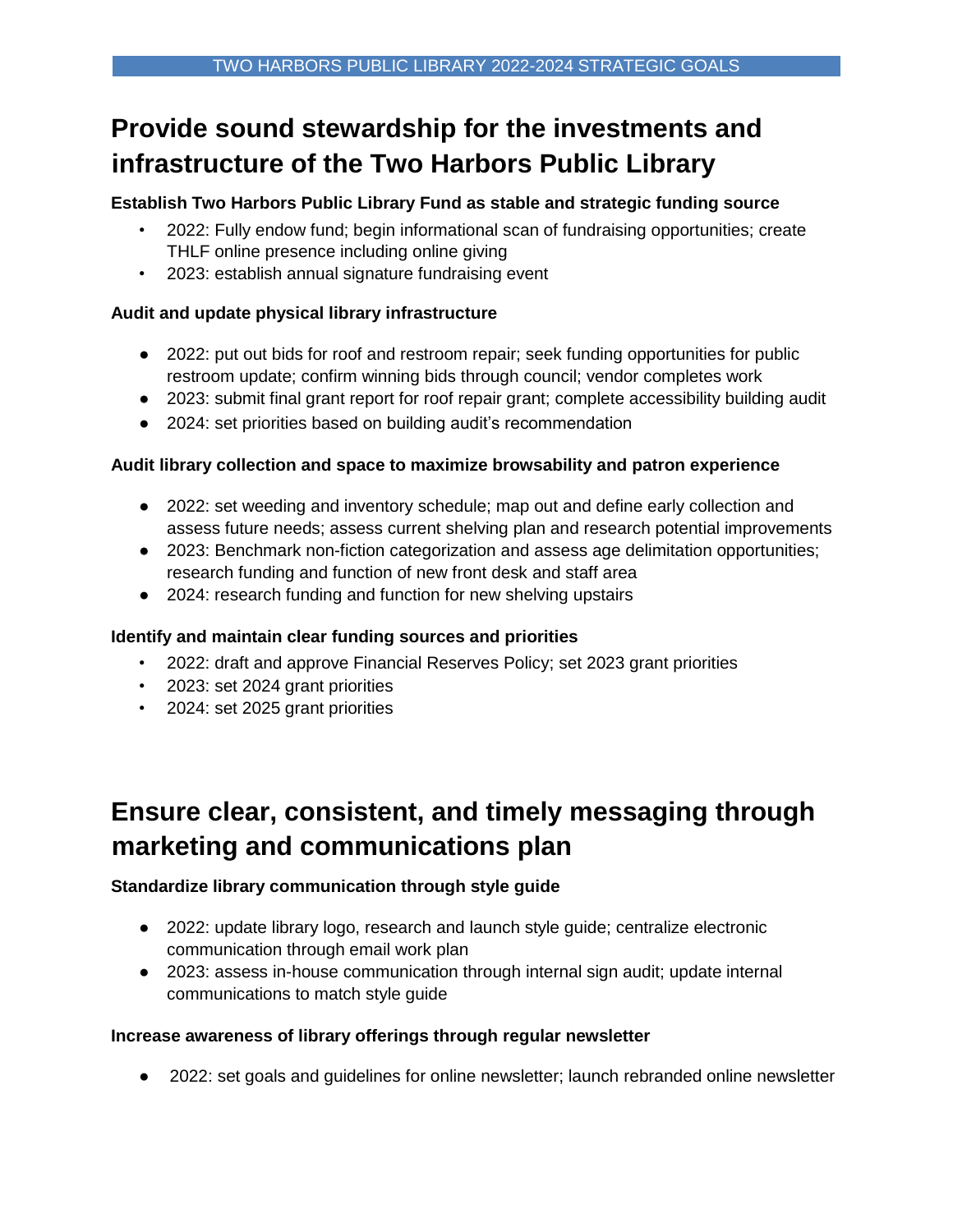- 2023: assess efficacy of online newsletter
- 2024: research print newsletter capacity

### **Spark conversation and connection through web presence**

- 2022: set goals and guidelines for social media
- 2023: focus group click maps with patrons; update site flow with common questions and needs; create website audit schedule
- 2024: begin website audit schedule

# **Recruit and retain library stakeholders through clear compensation and growth opportunities**

**Pilot partner staffing models for additional library support** 

- 2022: design summer VISTA role; recruit, run, and assess
- 2023: assess partnership and feasibility of year-round staff
- 2024: research feasibility of internship and practicums

### **Update Library Personnel Manual to benchmark with city bargaining units**

- 2022: informational scan of library and city personnel policies and AFSCME and THSEA contracts; ensure benefits for Library Director and remove Library Director from THSEA unit; standardize onboarding practices across library and city
- 2023: research funding plan for all full-time staff receiving full benefits; discuss implementation plan with board

### **Create and track professional development procedures**

- 2023: research peer library policies
- 2024: launch pre and post assessment

### **Maximize volunteer time through clear onboarding and communication**

- 2022: create job descriptions for board members; pilot liaison roles within stakeholder groups; review board standing committees; assess onboarding documents for stakeholders
- 2023: assess workflow; research professional development needs for stakeholders

# **Secure and share local history through standardized archives**